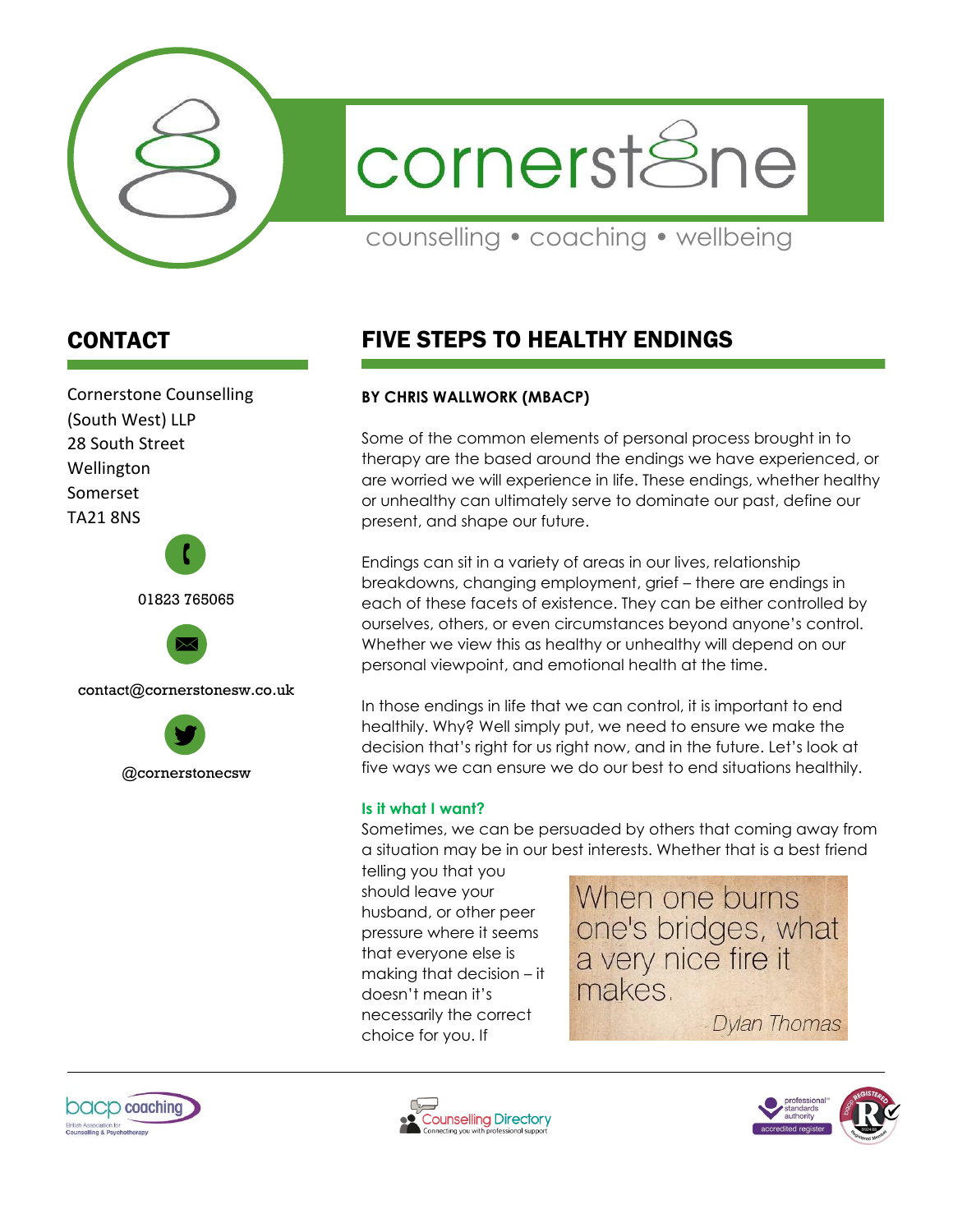someone else has convinced you to walk away from someone or something, spend some time reflecting as to whether that is an unhealthy ending for you. It's important to question the perspective of the other people in your own mind, and maybe speak to individuals who may offer an alternative, or even objective viewpoint. Stay present in yourself, and don't be swayed by other people's perceived experiences when it comes to your own choices.

#### **Take time to consider**

We can often be trapped in negativity, seeing only the bad things in relation to a situation. This can then make us retreat to a place where these bad things can become exaggerated in our own minds and we end up refusing to believe that there is any hope or positivity left in the situation at all. Now, or course there will be times when this may be 100% true, however before ending, do you not owe it to yourself to test the situation and work out whether the opinion you have formed is indeed one that is authentic?

#### **Respect the other party**

Face to face is the required communication style of choice here. A phone call may suffice if there is little emotional involvement or attachment between you and the other party/situation, but in order to end healthily, we need to do it authentically and honestly. Writing a letter or sending an email serves only to control an ending and subvert any response. It is important to remember that we are not always the only ones involved in whatever the situation may be, there will often be another party who may be emotionally impacted as a consequence.

## **Actually end**

The worst type of ending is when we feel we have made a decision, but find ourselves unable to actually communicate that we have done so. Instead we let our actions and time cover our tracks. We need to find ways to value ourselves, and others, more in this situation – rather than leaving an ending to assumption.

#### **Be mindful that endings are a part of life**

I always find that as a therapist, keeping endings in mind helps serve my clients in the best way I possibly can. It is important for them that I am aware that therapy DOES need to end at some point. This then provides me with an opportunity to work with my client to provide an ending which they can control, shape, and facilitate. I fulfil the role or passenger in their process.